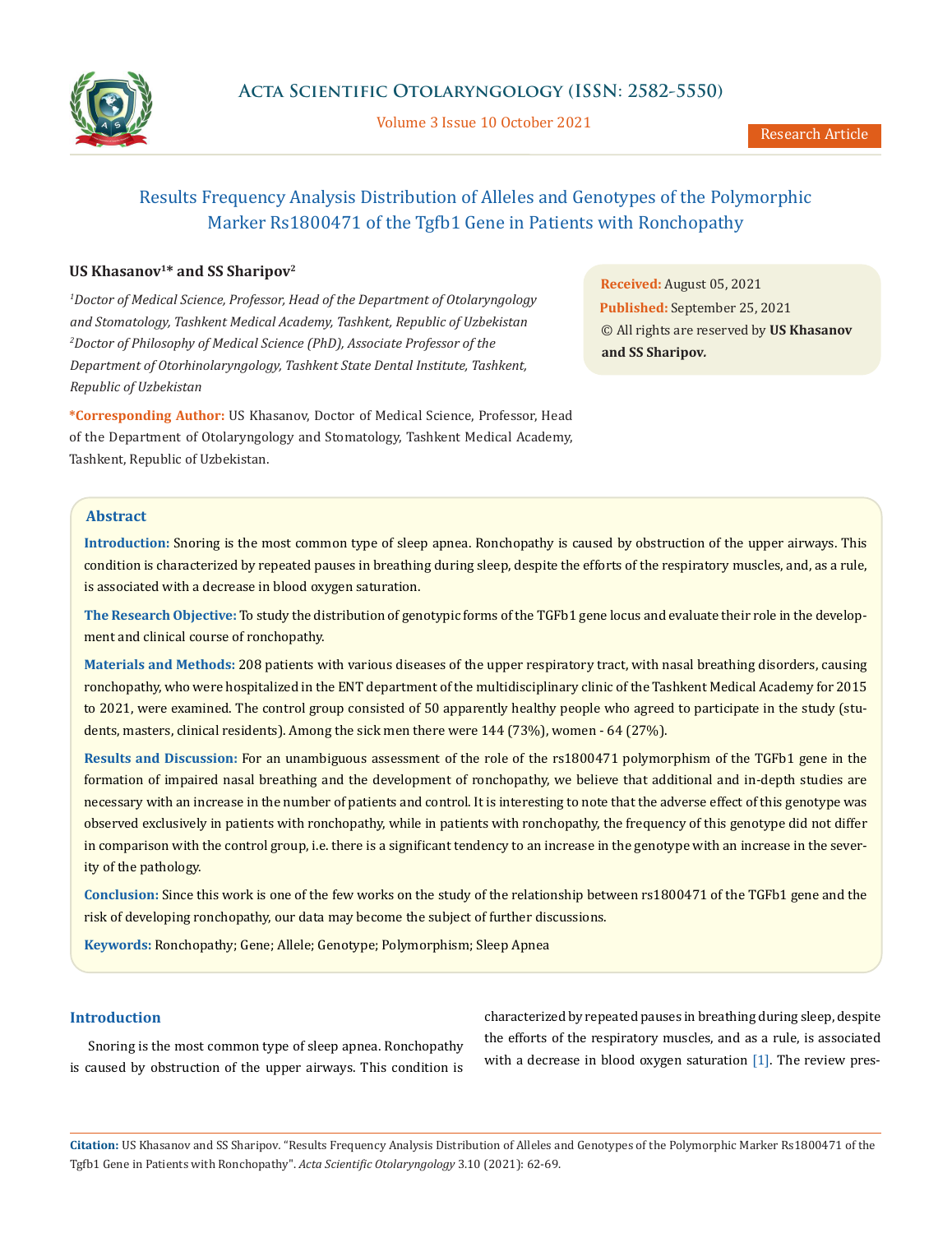ents literature data on the intermediate phenotypes of Ronchopathy, in the development of which a genetic component is likely to take place. It is indicated that the study of the genetic basis of various phenotypes of ronchopathy will help to better understand the contribution of genetic factors to the development of the disease. The genes responsible for the predisposition to the development of four main phenotypes of ronchopathy have been described. Two main approaches to carrying out molecular genetic research in ronchopathy are characterized: analysis of genetic associations and linkadic analysis. Given the widespread prevalence and social significance of ronchopathy, it is necessary to carry out its timely prevention and diagnosis. Adequate treatment of ronchopathy and its consequences can not only reduce the risk of fatal complications of the disease, but also completely eliminate its symptoms [2,3].

There is growing evidence that genetic factors are involved in the development of ronchopathy. In some cases, this pathological condition is clearly genetically determined. The interaction of genes that affect obesity, craniofacial morphology, the occurrence of respiratory disorders, daytime sleepiness, with "favorable" external factors, can lead to the formation of a predisposition to ronchopathy, and therefore ronchopathy should be considered as a multifactorial (polygenic) hereditary disease. In general, about 35 - 40% of all cases of ronchopathy can be explained by genetic factors  $[4]$ . Thus, a number of researchers believe that in the presence of relatives of the first degree of kinship in the family, suffering from ronchopathy, the risk of developing this disease in a proband increases more than 2 times compared with the average population [5]. Knowing the contribution of genetic factors to the development of ronchopathy, it is easier to understand the pathogenesis of this complex disease, which can be an independent nosology or part of a larger syndrome associated with respiratory, cardiovascular or endocrine dysfunction. Identification of genetic variants that can increase the risk of ronchopathy should lead to a decrease in the incidence, timely diagnosis and treatment of this syndrome in the early stages of development. An increase in the genetic risk of ronchopathy can occur along at least four intermediate pathways of pathogenesis: 1) obesity and metabolic syndrome  $[6]$ ; 2) craniofacial morphology [7]; 3) ventilation control and the occurrence of respiratory disorders  $[8]$ ; 4) control of sleep and circadian rhythms sleep - wakefulness  $[9]$ . The identification of genes that determine these four main intermediate phenotypes is very important, since these same genes can be decisive in the formation of ronchopathy

(See table 1.2) [10-13]. For example, the main reasons for the formation of ronchopathy in children are adenotonsillar hypertrophy, maxillofacial dysmorphia and obesity. Allergic rhinitis plays an important role in children and adults, which is considered as an independent risk factor for ronchopathy in children [14-16].

There are two main approaches to conducting molecular genetic research in ronchopathy: analysis of genetic associations and linkade analysis. Analysis of genetic associations (study of single nucleotide polymorphisms - SNPs) in candidate genes is the leading approach in studying the role of the genetic component in the pathogenesis of multifactorial human diseases, in which the cumulative action of a complex of genes that determine the nature of key biochemical and immunological processes in the body plays an important role in hereditary predisposition. (features of metabolism, the nature of the immune response, the efficiency of energy reactions, etc.). Isolation of the most significant candidate genes influencing the likelihood of ronchopathy development from the general "genetic background" is the essence of the analysis of associations [17-20].

Studies of this type usually compare the genomes of a group of people with ronchopathy with those of a control group, which includes healthy volunteers of comparable age, sex, and other characteristics. The research material is DNA samples from each participant. The identified variants of genomes (more precisely, a set of alleles), which are significantly more common in patients with ronchopathy, are referred to as associated with the disease.

#### **Materials and Methods**

To solve the set tasks, 208 patients with various diseases of the upper respiratory tract, with nasal breathing disorders, causing ronchopathy, who were hospitalized in the ENT department of the multidisciplinary clinic of the Tashkent Medical Academy for 2015 to 2021, were examined. The control group consisted of 50 apparently healthy people who agreed to participate in the study (students, masters, clinical residents). Among the sick men there were 144 (73%), women - 64 (27%). The age of the patients ranged from 18 to 70 years, averaging  $44.5 \pm 6.8$  years.

Molecular genetic studies were carried out in the Department of Molecular Medicine and Cell Technologies of the RSNPMC Hematology.

**Citation:** US Khasanov and SS Sharipov*.* "Results Frequency Analysis Distribution of Alleles and Genotypes of the Polymorphic Marker Rs1800471 of the Tgfb1 Gene in Patients with Ronchopathy". *Acta Scientific Otolaryngology* 3.10 (2021): 62-69.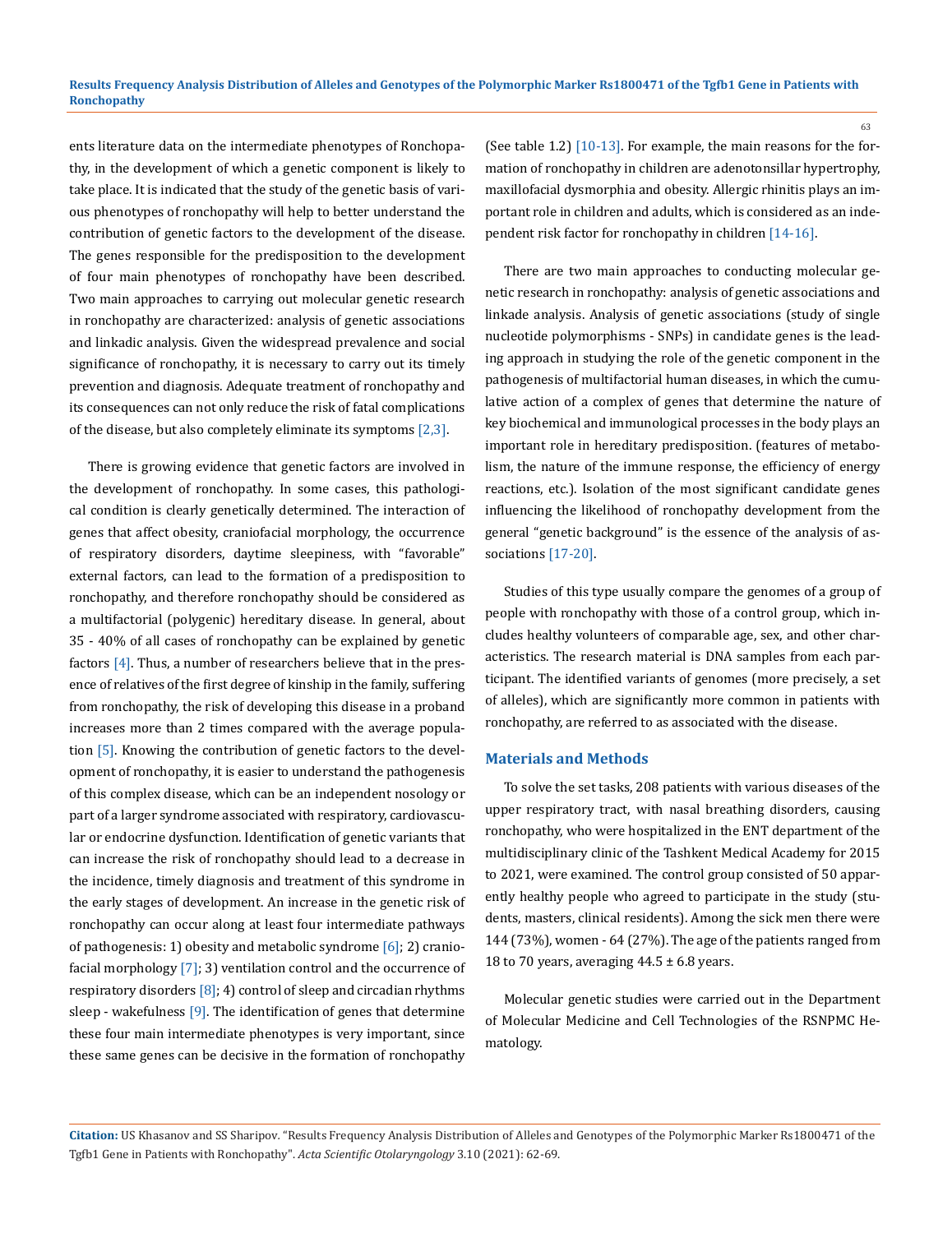This part of the work consisted of several stages:

- Blood sampling.
- Isolation of DNA from peripheral blood lymphocytes.
- Carrying out PCR.
- Conducting electrophoresis and visualizing the results (if necessary).

The analysis of the TGFb1 gene polymorphism associations was carried out using a case-control model (case-control, comparison of two samples). The sample "case" was formed from 104 patients with ronchopathy.

Genomic DNA preparations, both isolated independently and stored in the DNA bank of the RSNPMC Hematology of the Ministry of Health of the Republic of Uzbekistan, were used as material for the control sample. The control group consisted of 50 healthy unrelated donors (Uzbek nationality), matched by sex and age to the examined group of patients ( $p > 0.05$ ), and had no history of ronchopathy pathology.

Genetic research and analysis of the data obtained was carried out in accordance with the principles of GRIPS in order to increase the transparency and quality of risk prediction  $[10]$ .

The AmpliPrime RIBO-prep reagent kit (AmpliSens, Russia) was used to isolate DNA from peripheral blood. The isolated DNA concentrations were measured on a NanoDrop 2000 spectrophotometer (NanoDrop Technologies, USA) at a wavelength of A260/280 nm. The purity of all samples of the isolated DNA preparation, determined by the ratio A260/280, was 1.7/1.8. PCR analysis was performed using Applied Biosystems 2720 (USA) and CG1-96 (Corbett Research, QUAGEN, Germany) thermal cyclers. The following reagents and enzymes were used in the work: acrylamide, bis-acrylamide, EDTA, 5% glycerol solution, proteinase K (Sigma, USA), TEMED, sodium dodecyl sulfate, Tris-HCL (Serva, Germany), 2 -mercaptoethanol ("Ferax", Germany), deoxynucleotide triphosphates, dideoxynucleotide triphosphates, Triton X100, magnesium chloride, sodium chloride, ammonium sulfate, ammonium persulfate, thermostable DNA polymerase Thermus aquaticus (NPO "Biomereotide", Novosibirsk), test systems by OOO NPF Litekh (Moscow) and OOO InterLabService (Moscow). For molecular genetic studies, the following equipment was used: Applied Biosystems 2720 (USA) and СG1-96 thermal cyclers (Corbett Research, QUA-GEN Germany), and RotorGeneQ (QUAGEN Germany), laminar box (Germany), centrifuges (Eppendorf, Hittich, Germany), vortex (Eppendorf, Germany), thermostats, spectrophotometer NanoDrop 2000 "Thermo Scientific" (USA), device for horizontal electrophoresis, power source (DNA-Technology, Russia), UV transilluminator with built-in digital camera, automatic pipettes (Sartorius, Finland ) and etc.

### **Results and Discussion**

Table 1 and 2 show the theoretical and actual (Hexp and Hobs, respectively) frequencies of alleles and genotypes in the samples of patients with ronchopathy and control. The frequency of occurrence of Arg and Pro alleles in the studied groups of patients and controls was 0.72/0.28 and 0.79/0.21, respectively.

Analysis of the distribution of rs1800471 genotypic variants of the TGFb1 gene showed that for this polymorphism the actual distribution of genotypes in the groups of patients with ronchopathy and control corresponds to the theoretically expected one at Hardy-Weinberg equilibrium ( $p < 0.05$ ).

As can be seen from table 1, in the group of patients, the observed distribution of the homozygous Arg/Arg genotype is insignificantly higher than the theoretical one (0.54 versus 0.51, respectively;  $\chi^2$  = 0.13; p = 0.2). On the contrary, the observed frequency of the heterozygous Arg/Pro genotype is statistically insignificantly higher than the expected one (0.36 versus 0.41, respectively;  $\chi^2$  = 0.66;  $p = 0.2$ ). The relative deviation of Hobs and Hexp turned out to be negative and amounted to:  $D = -0.12$  (Table 2 and 3).

|           | <b>Main group</b>           |                  |                 |   |    |  |  |  |  |  |  |  |  |
|-----------|-----------------------------|------------------|-----------------|---|----|--|--|--|--|--|--|--|--|
| Alleles   |                             | Allele frequency |                 |   |    |  |  |  |  |  |  |  |  |
| Arg       |                             | 0,72             |                 |   |    |  |  |  |  |  |  |  |  |
| Pro       |                             | 0,28             |                 |   |    |  |  |  |  |  |  |  |  |
| Genotypes | <b>Genotype frequency</b>   |                  | Xi <sup>2</sup> | p | df |  |  |  |  |  |  |  |  |
|           | <b>Observable</b>           | <b>Expected</b>  |                 |   |    |  |  |  |  |  |  |  |  |
| Arg/Arg   | 0,54                        | 0,51             | 0,13            |   |    |  |  |  |  |  |  |  |  |
| Arg / Pro | 0,36                        | 0,41             | 0,66            |   |    |  |  |  |  |  |  |  |  |
| Pro/Pro   | 0,11                        | 0,83<br>0,08     |                 |   |    |  |  |  |  |  |  |  |  |
| Total     | 0.195<br>1.0<br>1.0<br>1,61 |                  |                 |   |    |  |  |  |  |  |  |  |  |



**Citation:** US Khasanov and SS Sharipov*.* "Results Frequency Analysis Distribution of Alleles and Genotypes of the Polymorphic Marker Rs1800471 of the Tgfb1 Gene in Patients with Ronchopathy". *Acta Scientific Otolaryngology* 3.10 (2021): 62-69.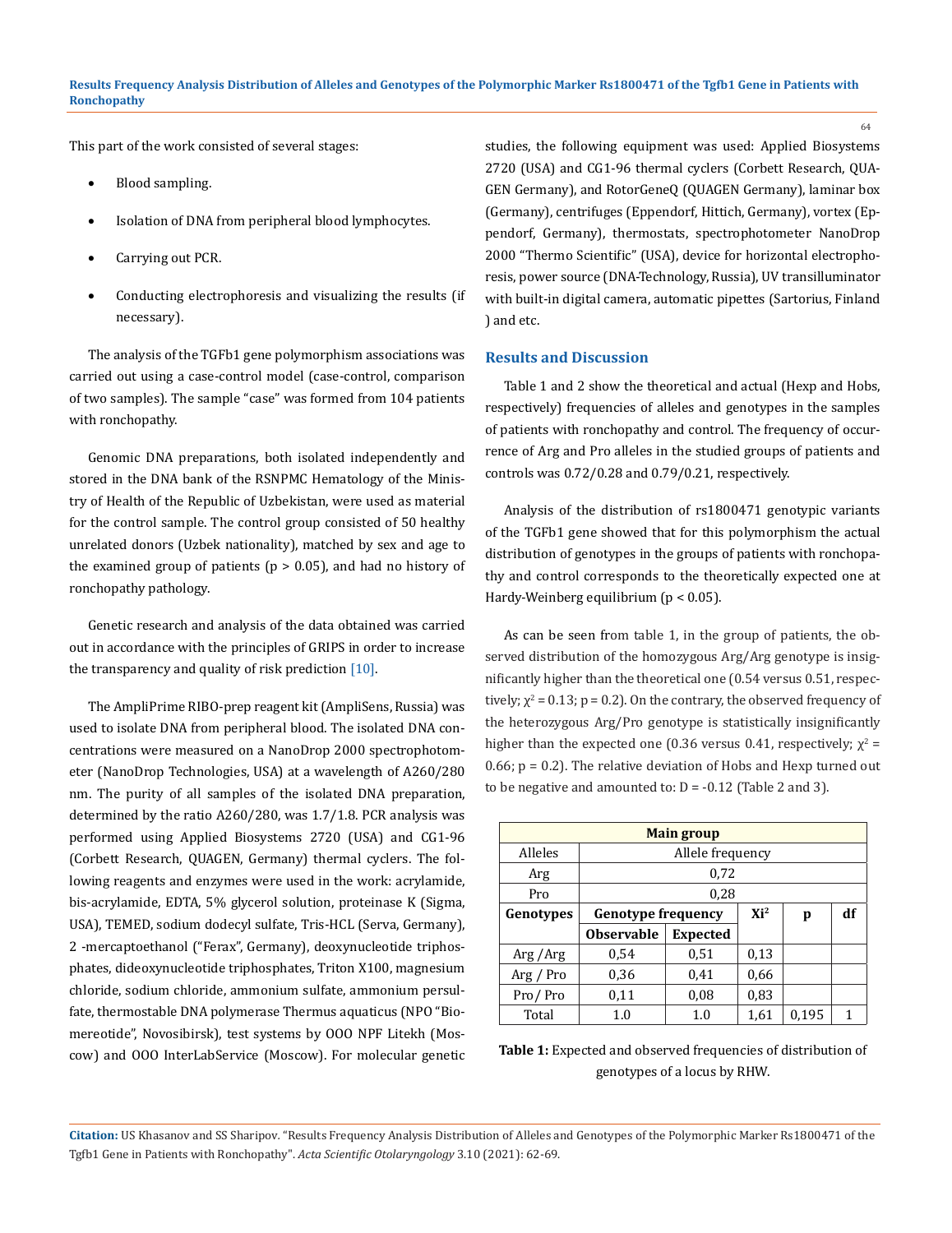**Results Frequency Analysis Distribution of Alleles and Genotypes of the Polymorphic Marker Rs1800471 of the Tgfb1 Gene in Patients with Ronchopathy**

| <b>Control group</b> |                              |                  |        |   |    |  |  |  |  |  |  |  |  |
|----------------------|------------------------------|------------------|--------|---|----|--|--|--|--|--|--|--|--|
| Alleles              |                              | Allele frequency |        |   |    |  |  |  |  |  |  |  |  |
| Arg                  |                              | 0,79             |        |   |    |  |  |  |  |  |  |  |  |
| Pro                  |                              | 0,21             |        |   |    |  |  |  |  |  |  |  |  |
| Geno-                | <b>Genotype frequency</b>    |                  | $Xi^2$ | p | df |  |  |  |  |  |  |  |  |
| types                | <b>Observable</b>            | <b>Expected</b>  |        |   |    |  |  |  |  |  |  |  |  |
| Arg/Arg              | 0.63                         | 0.62             | 0.03   |   |    |  |  |  |  |  |  |  |  |
| Arg / Pro            | 0,31                         | 0,34             | 0,24   |   |    |  |  |  |  |  |  |  |  |
| Pro/Pro              | 0,06                         | 0.05             | 0,44   |   |    |  |  |  |  |  |  |  |  |
| Total                | 0,378<br>0,71<br>1<br>1<br>1 |                  |        |   |    |  |  |  |  |  |  |  |  |

**Table 2:** Expected and observed frequencies of distribution of genotypes of a locus by PXB.

| <b>Groups</b>            | N <sub>0</sub> | <b>Ne</b> | $\mathbf{D}^*$ |
|--------------------------|----------------|-----------|----------------|
| Main group               | 0,36           | 0,41      | $-0.12$        |
| Control group            | 0,31           | 0,34      | $-0.08$        |
| Note: $D = (No - Ne)/Ne$ |                |           |                |

| × | -<br>×<br>۰.<br>٠ | ×<br>٧ |
|---|-------------------|--------|

In the control sample, the indicators of the observed and expected frequency of the homozygous genotype Arg/Arg corresponded to Hobs = 0.63 and Hexp = 0.62 ( $\chi^2$  = 0.03 and p = 0.4), the heterozygous genotype Arg/Pro-Hobs = 0.31 versus Hexp = 0.34 ( $\chi^2$  = 0.24 and  $p = 0.4$ ). The relative deviation of Hobs and Hexp in this group also turned out to be negative  $D = -0.08$  (Table 2 and 3).

65

The associative analysis of the rs1800471 locus of the TGFb1 gene in the studied groups of patients with ronchopathy and control was also carried out using the case-control design. The obtained results of the detection of this are presented in table 4 and 5 and indicate the presence of a tendency towards the contribution of the unfavorable Pro allele and the associated homozygous Pro/ Pro genotype in the development of ronchopathy.

As can be seen from table 4 and 5, in the studied groups of patients and controls, the proportion of Arg and Pro alleles was 71.6%/28.4% versus 78.7%/21.3%, respectively. Statistical processing, despite insignificant differences, revealed a noticeable tendency to an increase in the frequency of the unfavorable Pro al-

| <b>Num</b> | Group                             | <b>Allele frequency</b> |               |             |               | <b>Genotype distribution frequency</b> |               |             |               |             |               |  |  |
|------------|-----------------------------------|-------------------------|---------------|-------------|---------------|----------------------------------------|---------------|-------------|---------------|-------------|---------------|--|--|
|            |                                   |                         | Arg           |             | Pro           |                                        | Arg/Arg       |             | Arg / Pro     | Pro/Pro     |               |  |  |
|            |                                   | n                       | $\frac{0}{0}$ | $\mathbf n$ | $\frac{0}{0}$ | $\mathbf n$                            | $\frac{0}{0}$ | $\mathbf n$ | $\frac{0}{0}$ | $\mathbf n$ | $\frac{0}{0}$ |  |  |
|            | Main group $(n = 104)$            | 149                     | 71,63         | 59          | 28,37         | 56                                     | 53,85         | 37          | 35,58         | 11          | 10,58         |  |  |
|            | Mild ronchopathy ( $n = 67$ )     | 96                      | 71.64         | 38          | 28,36         | 36                                     | 53,73         | 24          | 35.82         | −           | 10,45         |  |  |
|            | Moderate ronchopathy ( $n = 37$ ) | 53                      | 71.62         | 21          | 28,38         | 20                                     | 54,05         | 13          | 35,14         | 4           | 10,81         |  |  |
| 4          | Control group $(n = 101)$         | 159                     | 78.71         |             | 21,29         | 64                                     | 63,37         | 31          | 30,69         | 6           | 5,94          |  |  |

**Table 4:** Frequency of distribution of alleles and genotypes of Arg25Pro polymorphism in the TGFb1 gene in patient and control groups.

| <b>Alleles</b><br>and |             | <b>Main group</b> |             | Number of examined alleles and genotypes<br>Control group |                 | p    | <b>RR</b> | $-95%CI$ | $+95\%$ CI | <b>OR</b> | $-95\%CI$ | $+95\%$ CI |
|-----------------------|-------------|-------------------|-------------|-----------------------------------------------------------|-----------------|------|-----------|----------|------------|-----------|-----------|------------|
| genotypes             |             |                   |             |                                                           | Xi <sub>2</sub> |      |           |          |            |           |           |            |
|                       | $\mathbf n$ | $\frac{0}{0}$     | $\mathbf n$ | $\frac{0}{0}$                                             |                 |      |           |          |            |           |           |            |
| Arg                   | 149         | 71,6              | 159         | 78,71                                                     | 2.75            | 0,58 | 0,91      | 0.61     | 1,35       | 0,68      | 0.44      | 1,07       |
| Pro                   | 59          | 28,4              | 43          | 21,29                                                     | 2,75            | 0,42 | 1,10      | 0,67     | 1,80       | 1,46      | 0,93      | 2,30       |
| Arg/Arg               | 56          | 53,85             | 64          | 63,37                                                     | 1,91            | 0,56 | 0,85      | 0,50     | 1,44       | 0,67      | 0,39      | 1,18       |
| Arg / Pro             | 37          | 35,58             | 31          | 30,69                                                     | 0.55            | 0.49 | 1,16      | 0,67     | 1,99       | 1,25      | 0,70      | 2,23       |
| Pro/Pro               | 11          | 10,58             | 6           | 5,94                                                      | 1,45            | 0,49 | 1,8       | 0,85     | 3,75       | 1,9       | 0,67      | 5,21       |

**Table 5**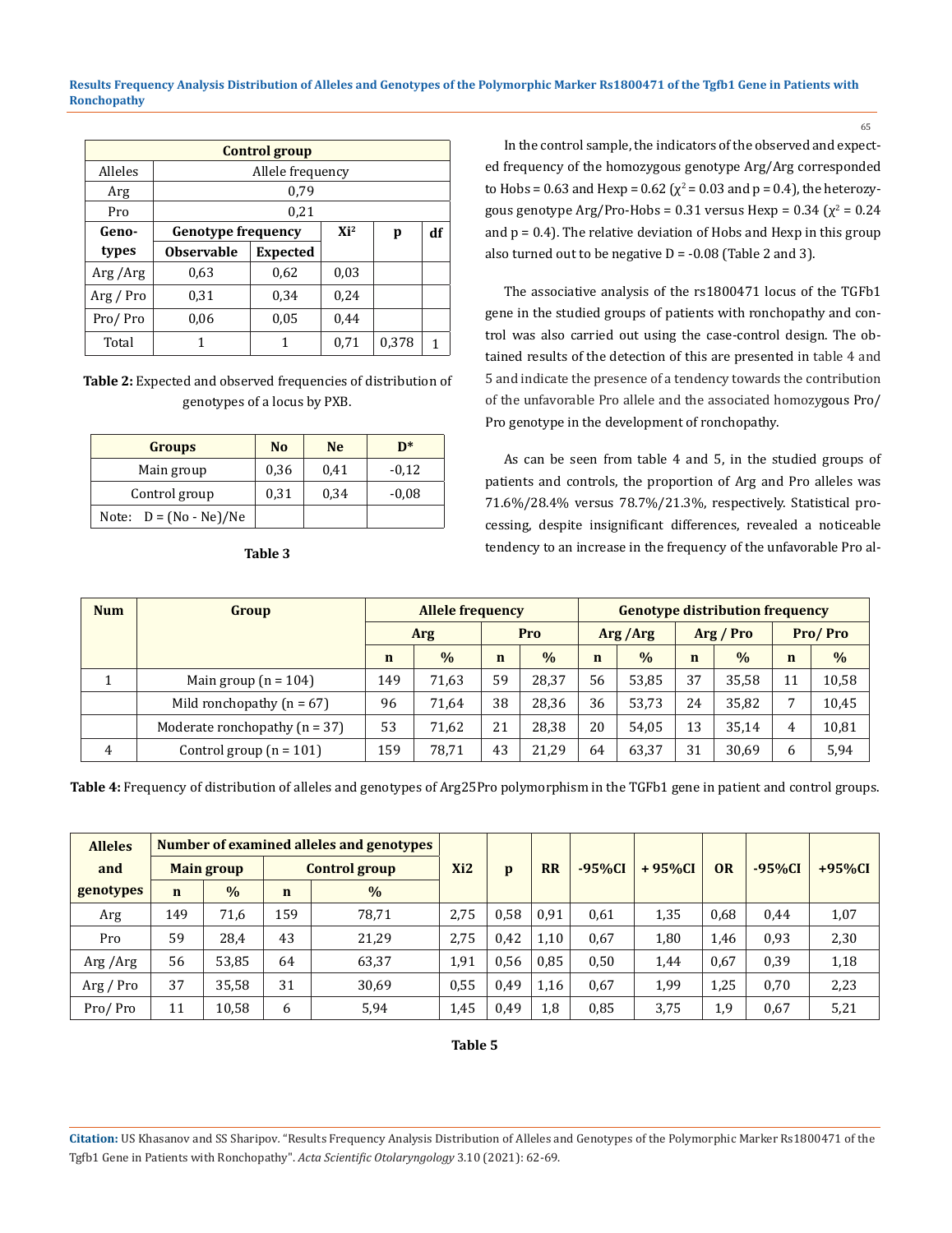lele and a decrease in the dominant wild allele Arg in patients with ronchopathy compared to conventionally healthy donors. The calculated odds ratio showed that the chance of detecting a functional unfavorable allele Pro in respondents with ronchopathy increased 1.5 times compared to representatives of the control group  $(\chi^2 =$ 2.7;  $P = 0.4$ ). The calculated relative risk of developing pathology was 1.46 with a confidence interval of 95% CI: 0.93 - 2.3.

The frequencies of Arg/Arg, Arg/Pro and Pro/Pro genotypes rs1800471 of the TGFb1 gene in the studied groups of patients with ronchopathy and control were: 53.8%,.35.6% and 10.6% versus 63.4%, 30.7% and 5.9%, respectively.

 As can be seen, the frequency of the wild genotype G/G among patients with ronchopathy was lower than in the control group (79.6% versus 88.5%, respectively, with  $\chi^2$  = 2.8; P = 0.09; OR = 0.5; 95% CI0.2253-1.128).

66

There was no significant difference in the frequency of the heterozygous Arg/Pro genotype among patients compared to the control group (35.6% versus 30.7%, respectively). According to the odds ratio, the risk of developing impaired nasal breathing in patients with ronchopathy in the presence of this genotype does not increase significantly by 1.2 times ( $\chi^2$  = 0.5;P = 0.5; OR = 1.2; 95% CI:0.7-2.23) (Table 6).

| Alleles and |             |                  |             | Number of examined alleles and genotypes | Xi <sub>2</sub> | D    | <b>RR</b> | $-95\%CI$ | $+95\%CI$ | <b>OR</b> | $-95\%CI$ | $+95\%$ CI |
|-------------|-------------|------------------|-------------|------------------------------------------|-----------------|------|-----------|-----------|-----------|-----------|-----------|------------|
| genotypes   |             | Mild ronchopathy |             | <b>Moderate ronchopathy</b>              |                 |      |           |           |           |           |           |            |
|             | $\mathbf n$ | $\%$             | $\mathbf n$ | $\frac{0}{0}$                            |                 |      |           |           |           |           |           |            |
| Arg         | 96          | 71.64            | 53          | 71,62                                    | 0.00            | 0.64 | 1,00      | 0.65      | 1,55      | 1,00      | 0,53      | 1,89       |
| Pro         | 38          | 28,36            | 21          | 28,38                                    | 0.00            | 0,36 | 1,00      | 0,45      | 2,21      | 1,00      | 0,53      | 1,89       |
| Arg/Arg     | 36          | 53,73            | 20          | 54,05                                    | 0.00            | 0.65 | 0,99      | 0,57      | 1,74      | 0.99      | 0.44      | 2,22       |
| Arg / Pro   | 24          | 35,82            | 13          | 35,14                                    | 0,00            | 0.64 | 1.02      | 0,57      | 1,83      | 1,03      | 0.45      | 2,36       |
| Pro/Pro     | 7           | 10,45            | 4           | 10,81                                    | 0.00            | 0.65 | 0,97      | 0,38      | 2,43      | 0,96      | 0,27      | 3,47       |

#### **Table 6**

It should be emphasized that when comparing the frequency distribution of alleles and genotypes of this locus in patients with ronchopathy, we did not find significant differences from healthy individuals ( $p > 0.05$ ) (Table 6).

| <b>Alleles and</b> |             |                  |                    | Number of examined alleles and genotypes | Xi <sub>2</sub> | $\mathbf{D}$ | <b>RR</b> | $-95%CI$ | $+95\%CI$ | <b>OR</b> | $-95%CI$ | $+95\%CI$ |
|--------------------|-------------|------------------|--------------------|------------------------------------------|-----------------|--------------|-----------|----------|-----------|-----------|----------|-----------|
| genotypes          |             | Mild ronchopathy |                    | <b>Control group</b>                     |                 |              |           |          |           |           |          |           |
|                    | $\mathbf n$ | $\frac{0}{0}$    | $\frac{0}{0}$<br>n |                                          |                 |              |           |          |           |           |          |           |
| Arg                | 96          | 71,64            | 159                | 78,71                                    | 2.2             | 0.47         | 0.91      | 0.53     | 1,58      | 0,68      | 0,41     | 1,13      |
| Pro                | 38          | 28,36            | 43                 | 21,29                                    | 2.20            | 0.53         | 1,10      | 0,71     | 1,71      | 1,46      | 0,89     | 2,42      |
| Arg /Arg           | 36          | 53,73            | 64                 | 63,37                                    | 1,55            | 0.46         | 0.85      | 0,41     | 1,75      | 0,67      | 0,36     | 1,26      |
| Arg / Pro          | 24          | 35,82            | 31                 | 30,69                                    | 0.48            | 0,38         | 1.17      | 0.55     | 2,47      | 1,26      | 0,66     | 2,42      |
| Pro/Pro            |             | 10,45            | 5,94<br>6          |                                          | 1,15            | 0.39         | 1.76      | 0,61     | 5,08      | 1,85      | 0,60     | 5,68      |

### **Table 7**

| <b>Alleles and</b> |             | Number of examined alleles and genotypes | Xi <sub>2</sub> | $\mathbf{D}$         | <b>RR</b> |      | $\ddot{}$ | <b>OR</b> |       | +    |       |       |
|--------------------|-------------|------------------------------------------|-----------------|----------------------|-----------|------|-----------|-----------|-------|------|-------|-------|
| genotypes          |             | <b>Moderate ronchopathy</b>              |                 | <b>Control group</b> |           |      |           | 95%CI     | 95%CI |      | 95%CI | 95%CI |
|                    | $\mathbf n$ | $\frac{0}{0}$                            | $\mathbf n$     | $\frac{0}{0}$        |           |      |           |           |       |      |       |       |
| Arg                | 53          | 71,62                                    | 159             | 78.71                | 1,53      | 0.33 | 0,91      | 0,40      | 2,08  | 0,68 | 0,37  | 1,25  |
| Pro                | 21          | 28,38                                    | 43              | 21,29                | 1,53      | 0.67 | 1,10      | 0.76      | 1,59  | 1,47 | 0,80  | 2,68  |
| Arg /Arg           | 20          | 54,05                                    | 64              | 63,37                | 0.99      | 0.31 | 0,85      | 0.29      | 2,50  | 0,68 | 0,32  | 1,46  |
| Arg / Pro          | 13          | 35,14                                    | 31              | 30,69                | 0,25      | 0,26 | 1,15      | 0,37      | 3,51  | 1,22 | 0,55  | 2,71  |
| Pro/Pro            | 4           | 10,81                                    | 6               | 5,94                 | 0,96      | 0.26 | 1,82      | 0,37      | 8,97  | 1,92 | 0,52  | 7,09  |

#### **Table 8**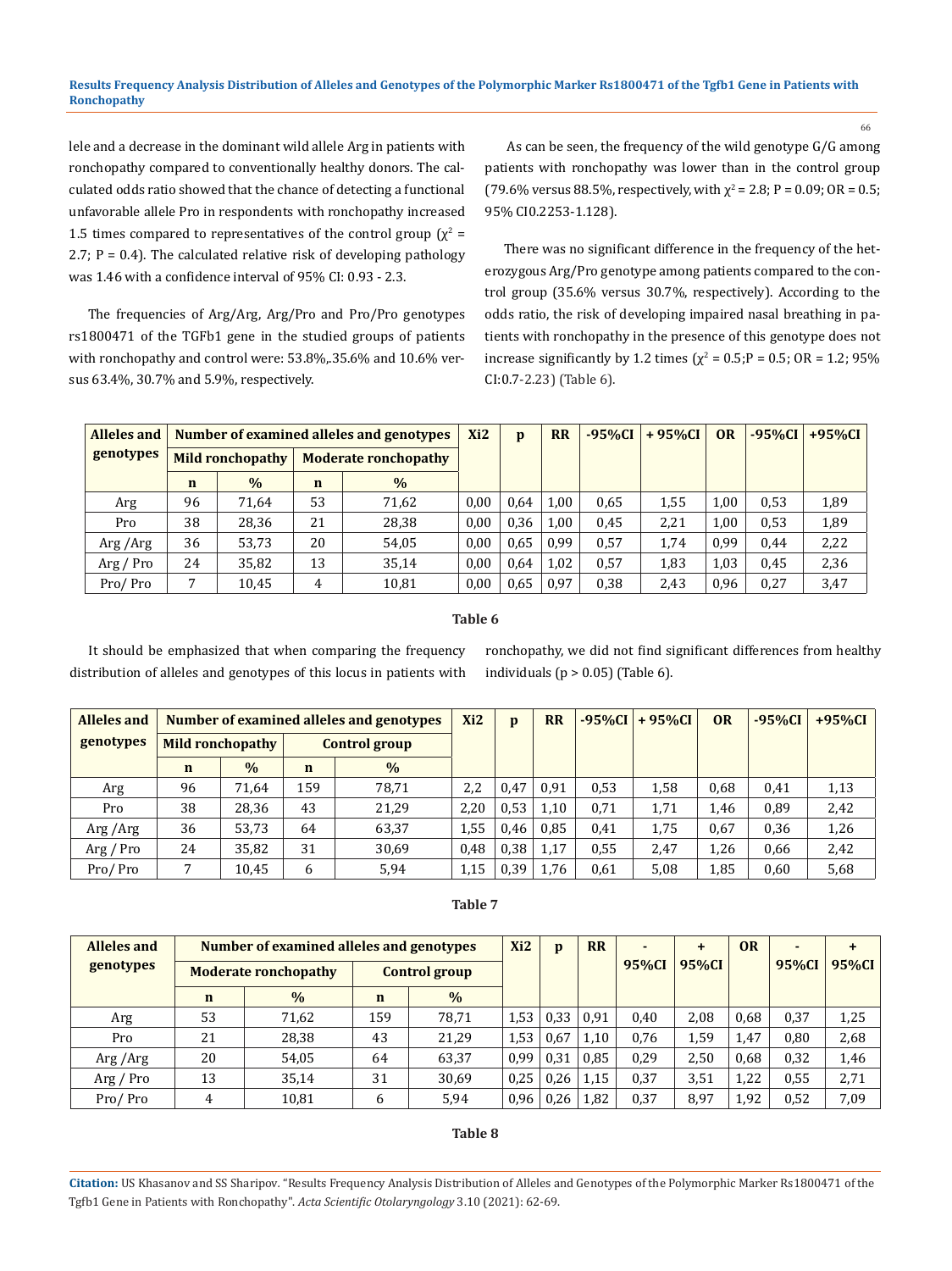#### **Results Frequency Analysis Distribution of Alleles and Genotypes of the Polymorphic Marker Rs1800471 of the Tgfb1 Gene in Patients with Ronchopathy**

When comparing the frequencies of alleles and genotypes of the rs1800471 polymorphism of the TGFb1 gene, the frequency of the unfavorable Pro allele and the Arg/Pro genotype was determined with a not very high frequency in the subgroup of patients with mild ronchopathy compared to the control sample (Table 7).

In patients with ronchopathy, the frequency of the unfavorable Pro allele is more than 1.5 times insignificantly higher than in the control group ( $\chi^2$  = 2.2; P = 0.5; OR = 1.5; 95% CI: 0.89 - 2.42).

Here we can assume a tendency to an increase in the frequency of the unfavorable Pro allele and the Pro/Pro genotype in patients with mild degree of ronchopathy.

The proportion of carriers of the heterozygous genotype Arg/ Pro among the representatives of this subgroup and control corresponded to 22.9% and 11.5%, respectively ( $\chi^2$  = ; P = ; RR = ; 95% CI; OR = 2.3; 95% .CI). Here it is definitely necessary to note. that the degree of difference is at the level of static insignificance.

| <b>Alleles and</b> |             |                         |             | Number of examined alleles and genotypes | Xi <sub>2</sub> | p    | <b>RR</b> |      | $\ddot{}$   | 0 <sub>R</sub> | $-95\%CI$ | $+95\%CI$ |
|--------------------|-------------|-------------------------|-------------|------------------------------------------|-----------------|------|-----------|------|-------------|----------------|-----------|-----------|
| genotypes          |             | <b>Mild ronchopathy</b> |             | <b>Moderate ronchopathy</b>              |                 |      |           |      | 95%CI 95%CI |                |           |           |
|                    | $\mathbf n$ | $\frac{0}{0}$           | $\mathbf n$ | $\frac{0}{0}$                            |                 |      |           |      |             |                |           |           |
| Arg                | 96          | 71.64                   | 53          | 71,62                                    | 0.00            | 0,64 | 1,00      | 0.65 | 1,55        | 1,00           | 0,53      | 1,89      |
| Pro                | 38          | 28,36                   | 21          | 28,38                                    | 0,00            | 0,36 | 1,00      | 0.45 | 2,21        | 1,00           | 0,53      | 1,89      |
| Arg /Arg           | 36          | 53,73                   | 20          | 54,05                                    | 0.00            | 0.65 | 0,99      | 0,57 | 1,74        | 0,99           | 0,44      | 2,22      |
| Arg / Pro          | 24          | 35,82                   | 13          | 35,14                                    | 0,00            | 0,64 | 1,02      | 0,57 | 1,83        | 1,03           | 0.45      | 2,36      |
| Pro/Pro            |             | 10,45                   | 4           | 10,81                                    |                 | 0.65 | 0,97      | 0,38 | 2,43        | 0,96           | 0,27      | 3,47      |

#### **Table 9**

| Alleles and |    |                  |             | Number of examined alleles and genotypes | Xi <sub>2</sub> | p    | <b>RR</b> |       |       | <b>OR</b> | $\blacksquare$ | $\ddot{}$ |
|-------------|----|------------------|-------------|------------------------------------------|-----------------|------|-----------|-------|-------|-----------|----------------|-----------|
| genotypes   |    | Mild ronchopathy |             | Control group                            |                 |      |           | 95%CI | 95%CI |           | 95%CI          | 95%CI     |
|             | n  | $\frac{0}{0}$    | $\mathbf n$ | $\%$                                     |                 |      |           |       |       |           |                |           |
| Arg         | 96 | 71.64            | 159         | 78.71                                    | 2,2             | 0.47 | 0.91      | 0.53  | 1.58  | 0.68      | 0,41           | 1,13      |
| Pro         | 38 | 28,36            | 43          | 21.29                                    | 2,20            | 0.53 | 1,10      | 0.71  | 1.71  | 1,46      | 0,89           | 2,42      |
| Arg/Arg     | 36 | 53,73            | 64          | 63,37                                    | 1,55            | 0.46 | 0.85      | 0.41  | 1,75  | 0.67      | 0,36           | 1,26      |
| Arg / Pro   | 24 | 35,82            | 31          | 30,69                                    | 0.48            | 0.38 | 1,17      | 0.55  | 2,47  | 1,26      | 0,66           | 2,42      |
| Pro/Pro     |    | 10,45            | 6           | 5,94                                     | 1,15            | 0,39 | 1,76      | 0,61  | 5,08  | 1,85      | 0,60           | 5,68      |

#### **Table 10**

| <b>Alleles and</b> |             | Number of examined alleles and genotypes |     | Xi <sub>2</sub>      | p    | <b>RR</b> | $-95%CI$ | $\ddot{}$ | <b>OR</b> | ۰.   | $+95\%CI$ |      |
|--------------------|-------------|------------------------------------------|-----|----------------------|------|-----------|----------|-----------|-----------|------|-----------|------|
| genotypes          |             | <b>Moderate ronchopathy</b>              |     | <b>Control group</b> |      |           |          |           | 95%CI     |      | 95%CI     |      |
|                    | $\mathbf n$ | $\frac{0}{0}$                            | n   | $\frac{0}{0}$        |      |           |          |           |           |      |           |      |
| Arg                | 53          | 71,62                                    | 159 | 78.71                | 1,53 | 0,33      | 0,91     | 0.40      | 2,08      | 0.68 | 0,37      | 1,25 |
| Pro                | 21          | 28,38                                    | 43  | 21,29                | 1,53 | 0.67      | 1,10     | 0,76      | 1,59      | 1,47 | 0,80      | 2,68 |
| Arg/Arg            | 20          | 54,05                                    | 64  | 63,37                | 0,99 | 0.31      | 0.85     | 0.29      | 2,50      | 0.68 | 0,32      | 1,46 |
| Arg / Pro          | 13          | 35,14                                    | 31  | 30,69                | 0,25 | 0,26      | 1,15     | 0,37      | 3,51      | 1,22 | 0,55      | 2,71 |
| Pro/Pro            | 4           | 10,81                                    | 6   | 5,94                 | 0,96 | 0.26      | 1,82     | 0.37      | 8,97      | 1,92 | 0,52      | 7,09 |

#### **Table 11**

It should be noted that allelic and genotypic variants of rs1800471 of the TGFb1 gene among patients with ronchopathy of relative severity and in the control sample, as well as in subgroups of mild and moderate severity, are evenly distributed, the differences found did not reach a statistically significant level (p > 0.05) (Table 9-11).

According to our data, the polymorphism of rs1800471 of the TGFb1 gene, according to our data, is an unfavorable variant of

**Citation:** US Khasanov and SS Sharipov*.* "Results Frequency Analysis Distribution of Alleles and Genotypes of the Polymorphic Marker Rs1800471 of the Tgfb1 Gene in Patients with Ronchopathy". *Acta Scientific Otolaryngology* 3.10 (2021): 62-69.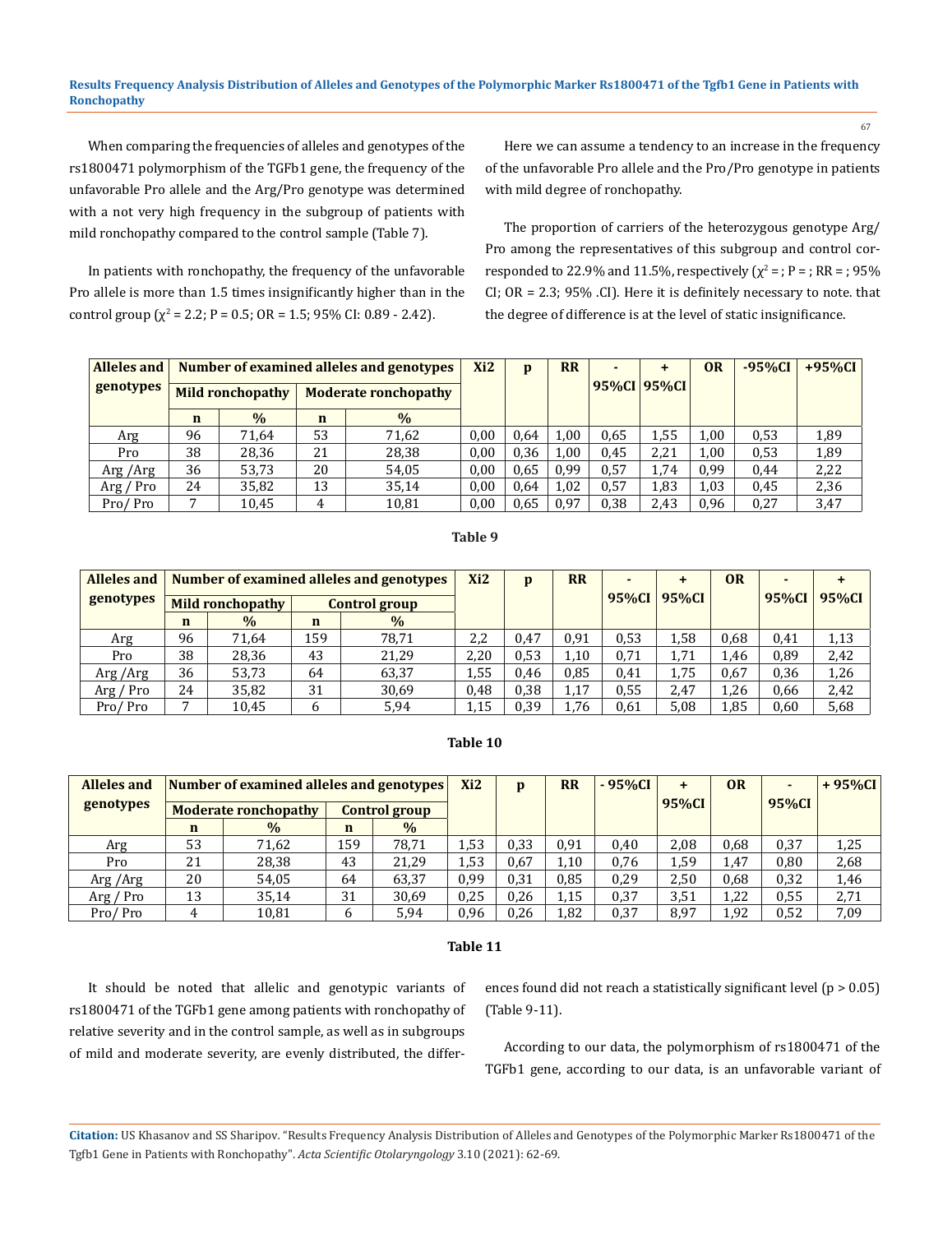Arg/Pro (associated with overproduction of the proinflammatory cytokine TGFb1), which may make a certain contribution to the formation of impaired nasal breathing and the development of ronchopathy.

### **Conclusion**

Thus, the obtained population genetic data on the rs1800471 polymorphism of the TGFb1 gene also turned out to be representative.

For an unambiguous assessment of the role of the rs1800471 polymorphism of the TGFb1 gene in the formation of impaired nasal breathing and the development of ronchopathy, we believe that additional and in-depth studies are necessary with an increase in the number of patients and control.

It is interesting to note that the adverse effect of this genotype was observed exclusively in patients with ronchopathy, while in patients with ronchopathy, the frequency of this genotype did not differ in comparison with the control group, i.e. there is a significant tendency to an increase in the genotype with an increase in the severity of the pathology. Since this work is one of the few works on the study of the relationship between rs1800471 of the TGFb1 gene and the risk of developing ronchopathy, our data may become the subject of further discussions.

# **Bibliography**

- 1. Braun N., *et al*[. "Gene polymorphism at position-308 of the](https://pubmed.ncbi.nlm.nih.gov/8887999/)  [tumor-necrosis-factor-alpha \(TNF-alpha\) in multiple sclerosis](https://pubmed.ncbi.nlm.nih.gov/8887999/)  [and it's influence on the regulation of TNF-alpha production".](https://pubmed.ncbi.nlm.nih.gov/8887999/)  *[Neuroscience Letters](https://pubmed.ncbi.nlm.nih.gov/8887999/)* 215.2 (1996): 75-78.
- 2. Rasche K. "Snoring and daytime sleepiness". *MMW Fortschritte der Medizin* 160.3 (2018): 42-44.
- 3. Ribeiro DK., *et al*[. "Forestier syndrome and obstructive sleep](https://pubmed.ncbi.nlm.nih.gov/29366867/)  apnea: Surgical treatment". *[European Annals of Otorhinolaryn](https://pubmed.ncbi.nlm.nih.gov/29366867/)[gology, Head and Neck Diseases](https://pubmed.ncbi.nlm.nih.gov/29366867/)* 135.3 (2018): 209-211.
- 4. Robbins R., *et al*[. "National patterns of physician management](https://pubmed.ncbi.nlm.nih.gov/29791455/)  [of sleep apnea and treatment among patients with hyperten](https://pubmed.ncbi.nlm.nih.gov/29791455/)sion". *PLoS One* [13.5 \(2018\).](https://pubmed.ncbi.nlm.nih.gov/29791455/)
- 5. [Tamayo Martínez N and Rosselli Cock D. "Obstructive sleep](https://pubmed.ncbi.nlm.nih.gov/29122232/)  [apnea syndrome in patients attending a psychiatry outpatient](https://pubmed.ncbi.nlm.nih.gov/29122232/)  service: a case series". *[The Revista Colombiana de Psiquiatría](https://pubmed.ncbi.nlm.nih.gov/29122232/)* [46.4 \(2017\): 243-246.](https://pubmed.ncbi.nlm.nih.gov/29122232/)
- 6. Tingting X., *et al*[. "Non-surgical treatment of obstructive sleep](https://pubmed.ncbi.nlm.nih.gov/29177626/)  apnea syndrome". *[European Archives of Oto-Rhino-Laryngolo](https://pubmed.ncbi.nlm.nih.gov/29177626/)gy* [275.2 \(2018\): 335-346.](https://pubmed.ncbi.nlm.nih.gov/29177626/)
- 7. Álvarez ML., *et al*[. "Treatment of Obstructive Sleep Apnea Syn](https://pubmed.ncbi.nlm.nih.gov/29422344/)[drome in Children: More Options, More Confusion".](https://pubmed.ncbi.nlm.nih.gov/29422344/) *Archivos [de Bronconeumología](https://pubmed.ncbi.nlm.nih.gov/29422344/)* (2018): S0300-2896.
- 8. Trzepizur W., *et al*[. "Vascular dysfunction in obstructive sleep](https://pubmed.ncbi.nlm.nih.gov/29126756/)  [apnoea: Implication of microparticules".](https://pubmed.ncbi.nlm.nih.gov/29126756/) *Revue de Pneumologie Clinique* [73.6 \(2017\): 306-308.](https://pubmed.ncbi.nlm.nih.gov/29126756/)
- 9. Vickers MA., *et al*[. "Genotype at a promoter polymorphism](https://pubmed.ncbi.nlm.nih.gov/11922913/)  [of the interleukin-6 gene is associated with baseline levels](https://pubmed.ncbi.nlm.nih.gov/11922913/)  [of plasma C-reactive protein".](https://pubmed.ncbi.nlm.nih.gov/11922913/) *Cardiovascular Research* 53.4 [\(2002\): 1029-1034.](https://pubmed.ncbi.nlm.nih.gov/11922913/)
- 10. Vincenti V., *et al*[. "Assignment of the vascular endothelial](https://www.ahajournals.org/doi/full/10.1161/01.CIR.93.8.1493)  [growth factor gene to human chromosome 6p21.3".](https://www.ahajournals.org/doi/full/10.1161/01.CIR.93.8.1493) *Circulation* [93 \(1996\): 1493-1495.](https://www.ahajournals.org/doi/full/10.1161/01.CIR.93.8.1493)
- 11. [West SD and Turnbull C. "Corneal Biomechanical Properties in](https://journals.lww.com/claojournal/Abstract/2018/11002/Corneal_Biomechanical_Properties_in_Obstructive.61.aspx)  [Obstructive Sleep Apnea Syndrome.Obstructive sleep apnoea".](https://journals.lww.com/claojournal/Abstract/2018/11002/Corneal_Biomechanical_Properties_in_Obstructive.61.aspx)  *Eye* [32.5 \(2018\): 889-903.](https://journals.lww.com/claojournal/Abstract/2018/11002/Corneal_Biomechanical_Properties_in_Obstructive.61.aspx)
- 12. Willen SM., *et al*[. "Sleep disordered breathing does not predict](https://pubmed.ncbi.nlm.nih.gov/29266432/)  [acute severe pain episodes in children with sickle cell anemia".](https://pubmed.ncbi.nlm.nih.gov/29266432/)  *[American Journal of Hematology](https://pubmed.ncbi.nlm.nih.gov/29266432/)* 93.4 (2018): 478-485.
- 13. [Wolf J and Narkiewicz K. "Managing comorbid cardiovascular](https://www.tandfonline.com/doi/abs/10.1080/14656566.2018.1476489?journalCode=ieop20)  [disease and sleep apnea with pharmacotherapy".](https://www.tandfonline.com/doi/abs/10.1080/14656566.2018.1476489?journalCode=ieop20) *Expert Opin[ion on Pharmacotherapy](https://www.tandfonline.com/doi/abs/10.1080/14656566.2018.1476489?journalCode=ieop20)* 24 (2018): 1-9.
- 14. Woodson BT., *et al*[. "Radiofrequency ablation of the lateral pal](https://www.ncbi.nlm.nih.gov/pmc/articles/PMC5683595/)atal space for snoring". *[The World Journal of Otorhinolaryngol](https://www.ncbi.nlm.nih.gov/pmc/articles/PMC5683595/)[ogy – Head and Neck Surgery](https://www.ncbi.nlm.nih.gov/pmc/articles/PMC5683595/)* 3.2 (2017): 106-109.
- 15. Wu J., *et al*[. "Evaluation of the subjective efficacy of nasal sur](https://pubmed.ncbi.nlm.nih.gov/27916003/)gery". *[The Journal of Laryngology and Otology](https://pubmed.ncbi.nlm.nih.gov/27916003/)* 131.1 (2017): [37-43.](https://pubmed.ncbi.nlm.nih.gov/27916003/)
- 16. Zakhama L., *et al*[. "Impact of obstructive sleep apnea on the](https://pubmed.ncbi.nlm.nih.gov/28685797/)  right ventricle". *La Tunisie Medical* [94.10 \(2016\): 612-615.](https://pubmed.ncbi.nlm.nih.gov/28685797/)
- 17. Zalzal HG., *et al*[. "Drug Induced Sleep Endoscopy Identification](https://pubmed.ncbi.nlm.nih.gov/29853903/)  [of Adenoid Regrowth in Pediatric Obstructive Sleep Apnea".](https://pubmed.ncbi.nlm.nih.gov/29853903/)  *[International Journal of Otolaryngology](https://pubmed.ncbi.nlm.nih.gov/29853903/)* (2018).
- 18. Zhang S., *et al*[. "Advances in preoperative screening of obstruc](https://pubmed.ncbi.nlm.nih.gov/29343019/)[tive sleep apnea hypopnea syndrome 41.1 \(2018\): 57-59.](https://pubmed.ncbi.nlm.nih.gov/29343019/)

**Citation:** US Khasanov and SS Sharipov*.* "Results Frequency Analysis Distribution of Alleles and Genotypes of the Polymorphic Marker Rs1800471 of the Tgfb1 Gene in Patients with Ronchopathy". *Acta Scientific Otolaryngology* 3.10 (2021): 62-69.